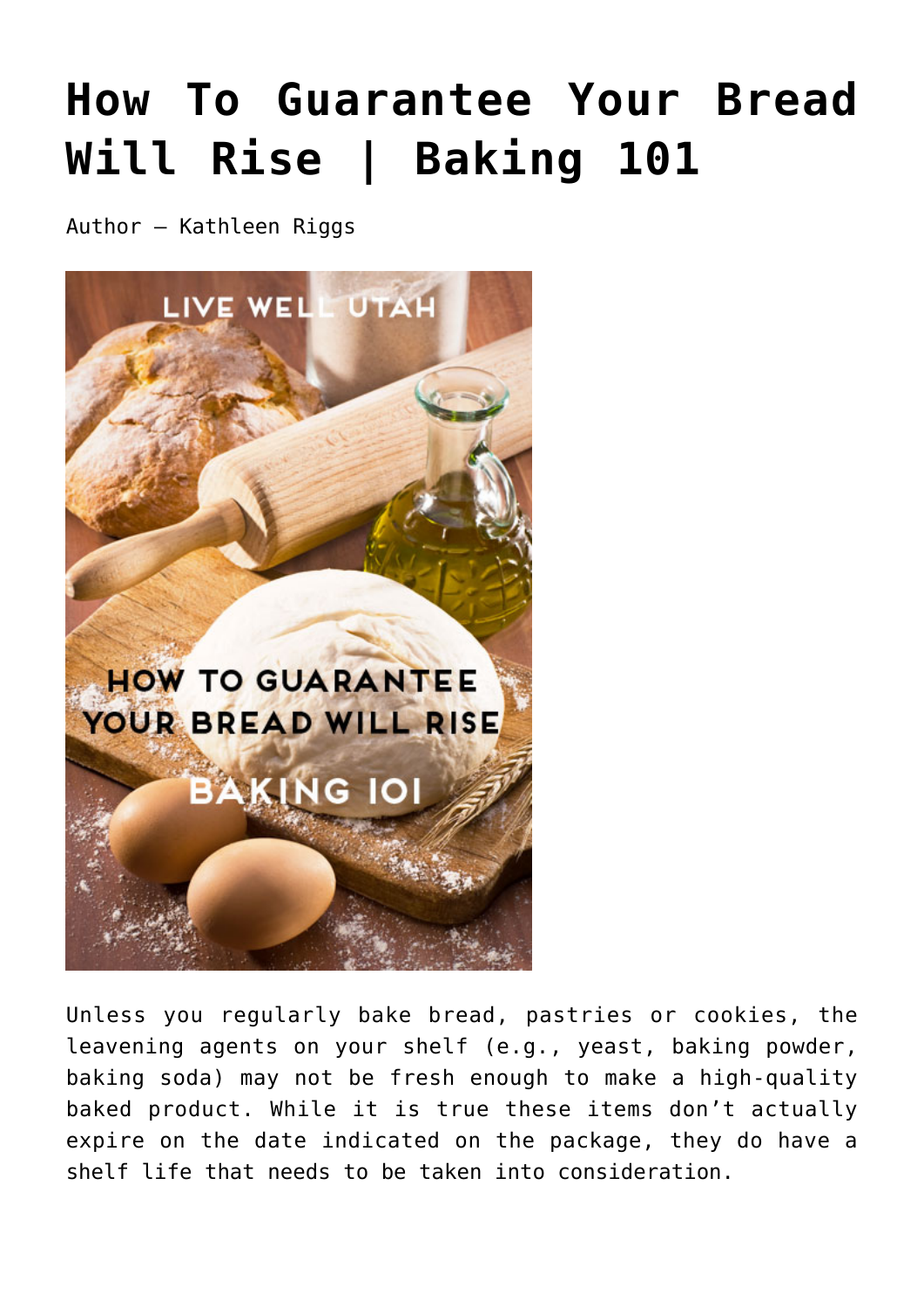It's very satisfying to create yummy home-baked foods, and it only takes a minute to check to make sure leavening agents are fresh so you know your baking will be a success.

Leavening agents are used to cause a baked product to rise (increase in size). This happens when the leavening agent is combined with liquid to create carbon dioxide gas. It is the bubbles of gas trapped in the dough or batter that cause the baked product to rise or expand.

There are only a few of these agents used regularly in baking, and each basically works on the same principle. They all become activated with the addition of a warm liquid such as milk or water, or it may take mixing with a liquid acid such as vinegar, lemon juice, sour milk or buttermilk. Cream of tartar and tartaric acid (a key ingredient in baking powder) are examples of powdered acids.

In general, food storage experts say that baking soda will last up to 2 years on the shelf if stored in an air-tight container. Eighteen months is the storage time suggested for baking powder. Yeast, if kept dry and cool, generally stores for 1 year but it can be stored in a tightly sealed container in the freezer for up to an additional year.

However, the length of time these dry leavening agents will store depends on a few specific criteria such as freshness at time of purchase, temperature of storage space, type of container, humidity in the air and exposure to oxygen after opening.

On the package of baking powder and dry yeast, there will be a "best by" or "best if used by" date. Depending on the brand of baking soda purchased, it may have the same wording or it may actually indicate an expiration date. Remember that baking soda does not go "bad" overnight. It will have a gradual decline in performance just like the other leavening agents.

Cooler temperatures generally extend the shelf life of canned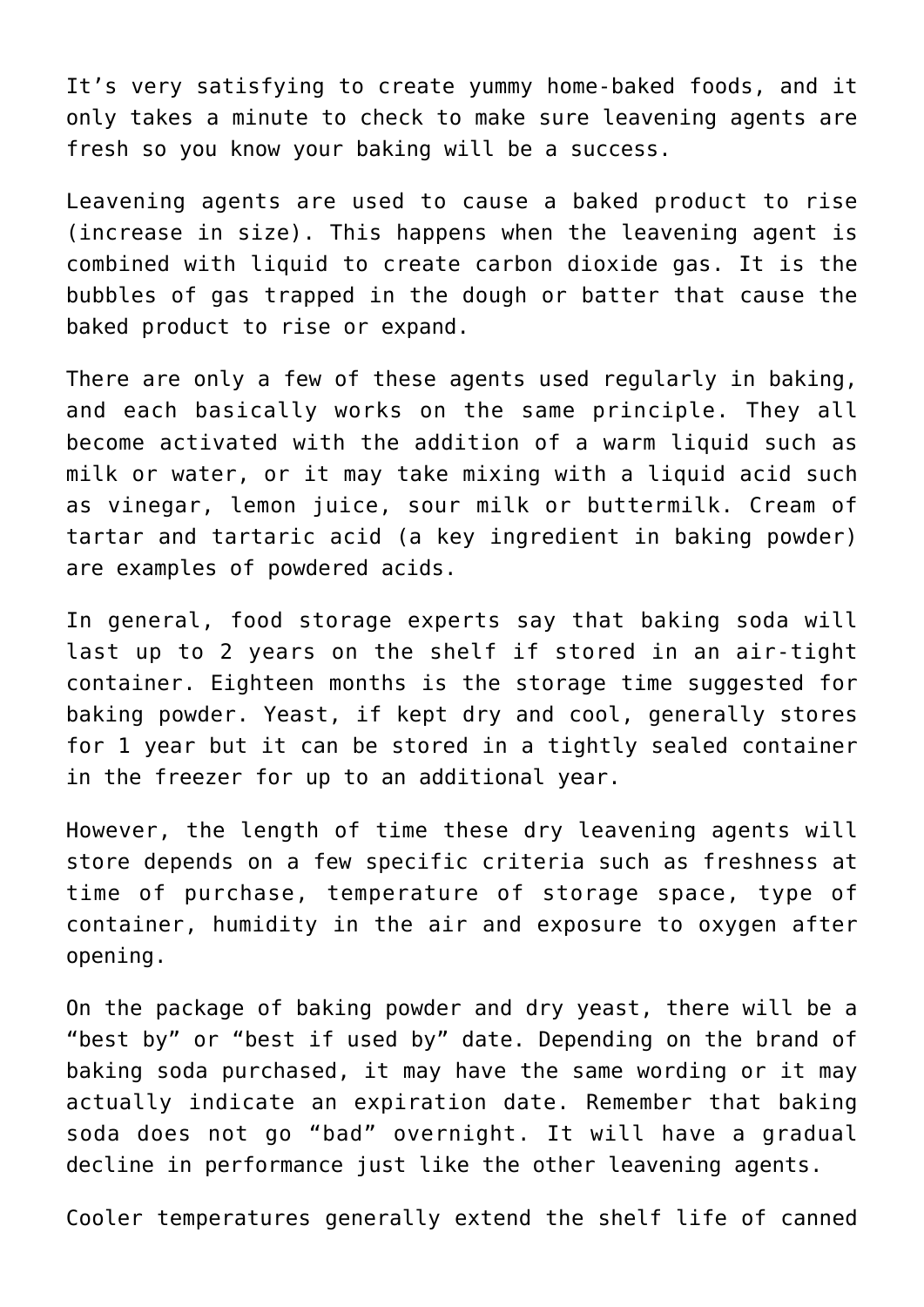and packaged food goods. However, for leavening agents, if that location is in the basement, adjustments may need to be made to protect the leavening agents from humidity. If the basement generally smells musty, the leavening agents can be placed in air-tight jars, bags or containers for storage. The makers of Clabber Girl®, a company that manufactures baking powder, recommend that baking powder not be stored in the refrigerator or freezer. This is because condensation builds up in the can and may drop onto the baking powder, causing it to react and making it useless for baking. However, dry yeast can be stored in the freezer.

So, let's say you look in the cupboard and all of the leavening agents you plan to use have passed the date recommended for use. How can you tell if they might still be usable? Here are some simple tests.

Baking powder is activated by a combination of heat and moisture. So to test it, mix 1 teaspoon of baking powder in a glass bowl or dish with 1/3 cup of hot tap water. If the baking powder is still good to use for baking, the mixture will produce lots of bubbles. Be sure to use warm or hot water for the test since cold water will not produce the same results.

When it comes to baking soda, heat is not required for it to be activated; just the addition of an ingredient considered to be acidic. Placing as little as 1/4 teaspoon of baking soda in a spoon or small dish and adding a few drops of vinegar or lemon juice should cause the baking soda to bubble vigorously. If the production of bubbles seems slow or not very active, it's time to replace the box.

To test the freshness of dry yeast, the makers of RedStar® brand recommend using a 1-cup liquid measuring cup to dissolve 1 teaspoon of yeast in 1/2 cup warm tap water. It is recommended that a thermometer be used to make sure the water is between 110° F- 115° F. If you don't have a thermometer,